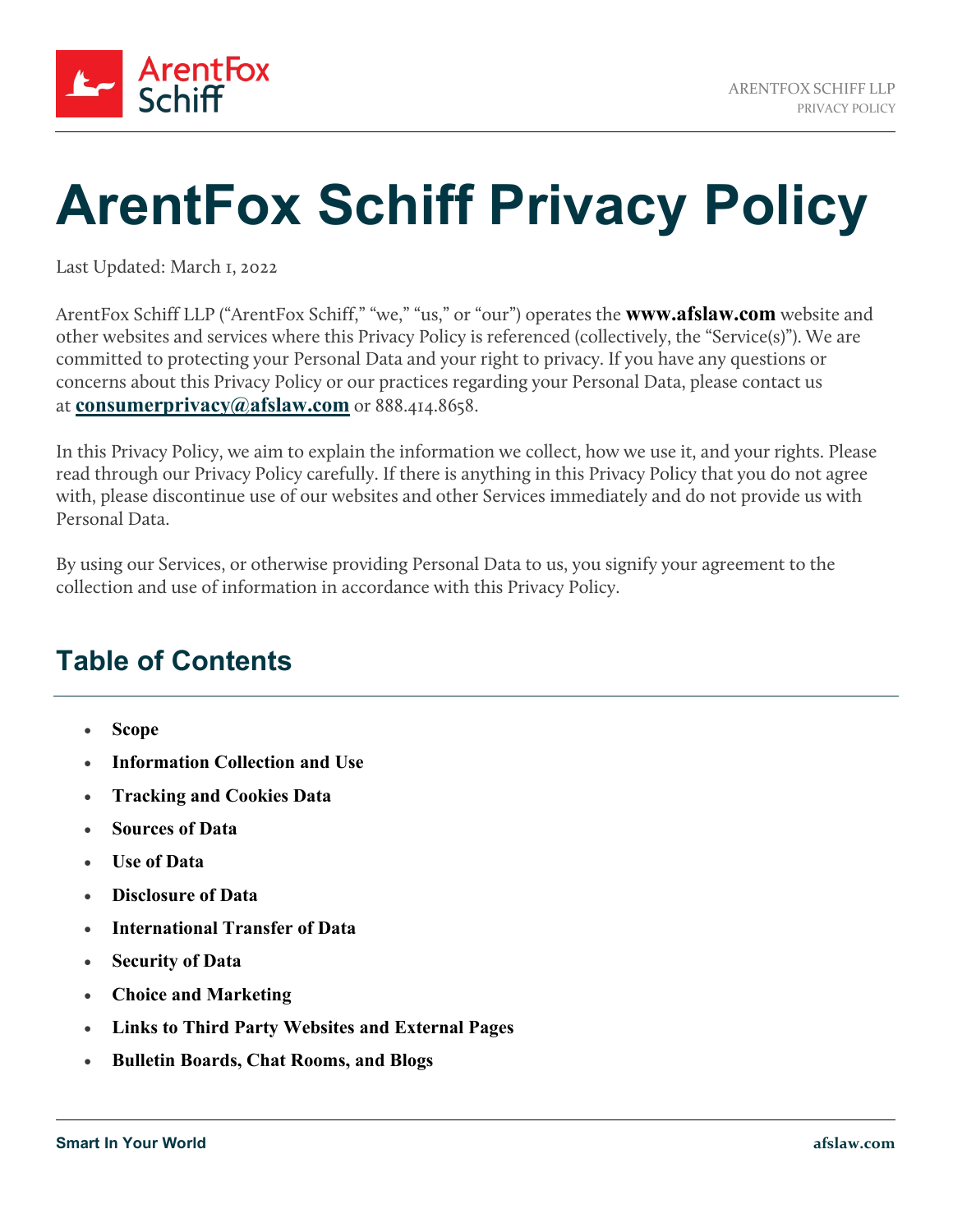

- **[Special Policy Regarding Information from Children](#page-8-3)**
- **[Your Individual Rights in The European Economic Area, The United Kingdom, and Switzerland](#page-9-0)**
- **[Your California Privacy Rights](#page-9-1)**
- **[How We Respond to Do Not Track Signals](#page-10-0)**
- **[Record Retention Policy](#page-10-1)**
- **[Material Changes to this Privacy Policy](#page-10-2)**
- **[Special Cases](#page-11-0)**
- **[Contact Us](#page-11-1)**

#### <span id="page-1-0"></span>**Scope**

This Privacy Policy describes the way that ArentFox Schiff collects and uses your Personal Data.

This Privacy Policy applies to the Personal Data we collect related to our:

- Websites, including www.afslaw.com, and any other websites that display this Privacy Policy, and the services available through our Services
- Events, marketing, and business development activities
- Business communications and business interactions

Additional or different privacy notices may apply to certain of our Services. If a different or supplemental privacy notice applies, it will be disclosed and in the event of a conflict between such provisions and this Privacy Policy, such different or supplemental terms shall control.

This Privacy Policy does not describe ArentFox Schiff's use of information when a client relationship is in place because, as a law firm, client information is used in accordance with strict attorney ethical rules. Thus, this Privacy Policy does not apply to information that is exchanged as part of an attorney-client relationship.

## <span id="page-1-1"></span>**Information Collection and Use**

"Personal Data" means data that identifies or is linked to a particular identified or identifiable natural person or is otherwise considered personal data or personal information under applicable privacy and/or data protection laws or regulations. ArentFox Schiff may collect the following categories of Personal Data.

• **Identifying contact information**, such as your name, address, online identifier, email address, Internet Protocol address, telephone number, and other contact information. Identifiers are sourced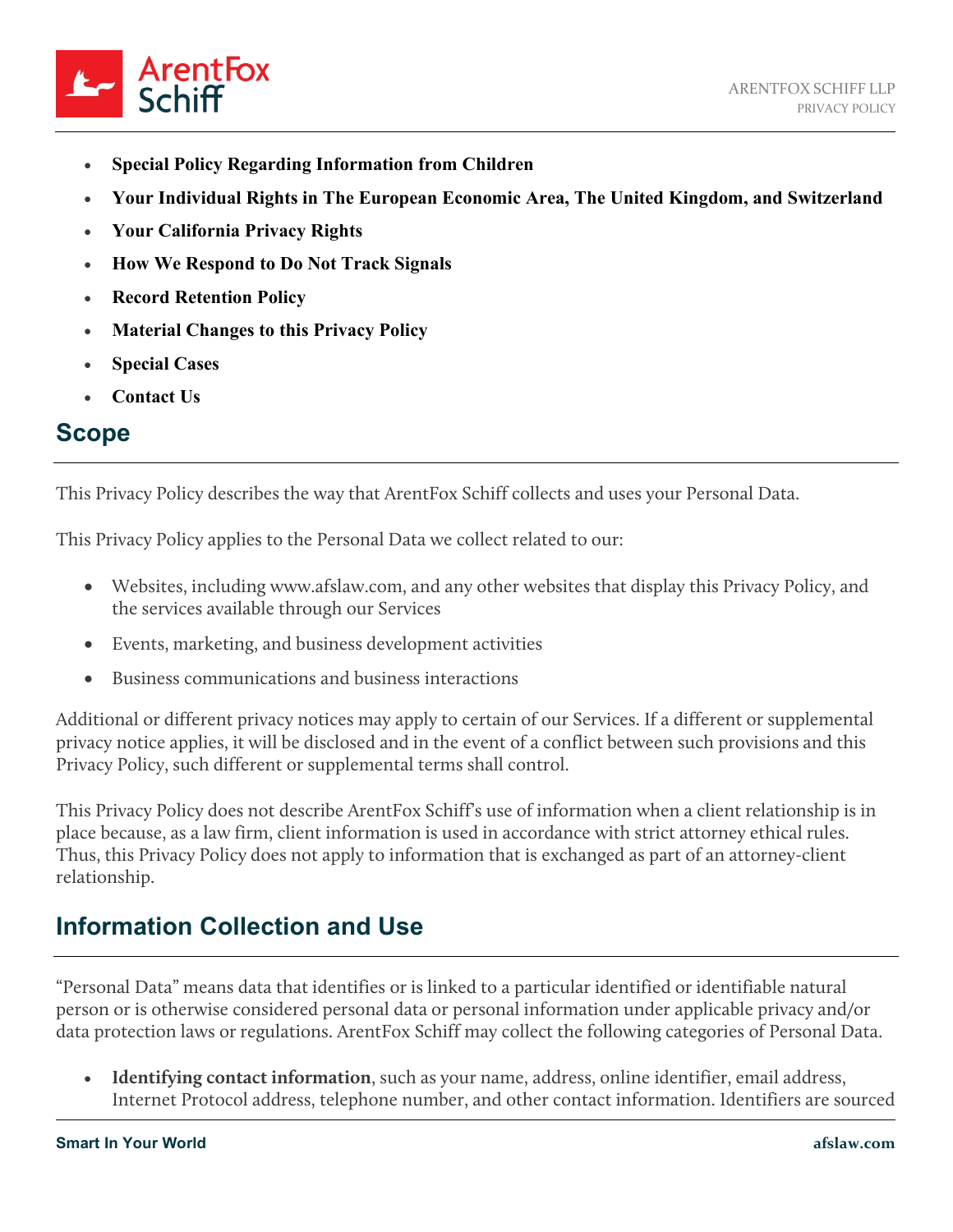

directly from you. These are sourced directly from you or indirectly from you (e.g., from observing your actions on the Service). They are used to provide and improve the features and services you request; to communicate with you and provide you with information; to provide you with personalized content and information; to respond to an inquiry; to screen for potential risk or fraud; to process your request; and to send you other information related to your request. They are disclosed for administrative purposes to service providers. We disclose identifiers for business purposes to internet service providers and administrative service providers.

- **Commercial information**, such as records of services provided. We source this information directly from you. We use this information to fulfill or meet the reason you provided the information, marketing, or to provide relevant services. For example, we may use this information to provide billing information. We disclose this to third party service providers for administrative purposes.
- **Characteristics of protected classifications,** such as age or gender. We may also collect health information, such as accessibility requirements and dietary restrictions for events. We source this information directly from you. We use this information to fulfill or meet the reason you provided the information, marketing, or to provide relevant services. We disclose this to third party service providers for administrative purposes.
- **Internet or other similar network activity, including geolocation data** and information about your visit to our websites or use of our Services, including access times, websites you visit before and after you visit ours, and information about your computer hardware and software, such as your IP address, browser type, and domain names and your interaction with our websites and Services. This information is sourced indirectly from you (e.g., from observing your actions on our Services). They are used to provide you with personalized content, information, and/or to send you information on our services. They are disclosed for administrative, business purposes. Please see the **[TRACKING](https://www.afslaw.com/privacy-policy#cookies)  [AND COOKIES DATA](https://www.afslaw.com/privacy-policy#cookies)** section below for more information.
- **Audio, visual, or similar information such as voicemail recordings of calls to our attorneys or personnel and CCTV video recorded at our facilities.** We source this information directly from you. We use this information for business purposes, such as detecting security incidents or providing customer service. For example, we may use this information for security purposes at our facilities. We disclose this to third party service providers for administrative purposes.
- **Professional or employment-related information such as employment history and professional licenses and memberships.** We also may collect professional or employment-related Personal Data from you if you apply for a job via our Sites. This information is sourced directly from you. They are used to communicate with you, provide you with information in response to your employment inquiry, and/or to process your request. This Personal Data may be disclosed to service providers for administrative purposes, such as background check providers.
- **Inferences drawn from Personal Data,** which may include a profile reflecting a person's preferences, interests, characteristics, psychological trends, predispositions, behavior, attitudes, intelligence, abilities, and aptitudes. We source this information directly or indirectly from you, (e.g.,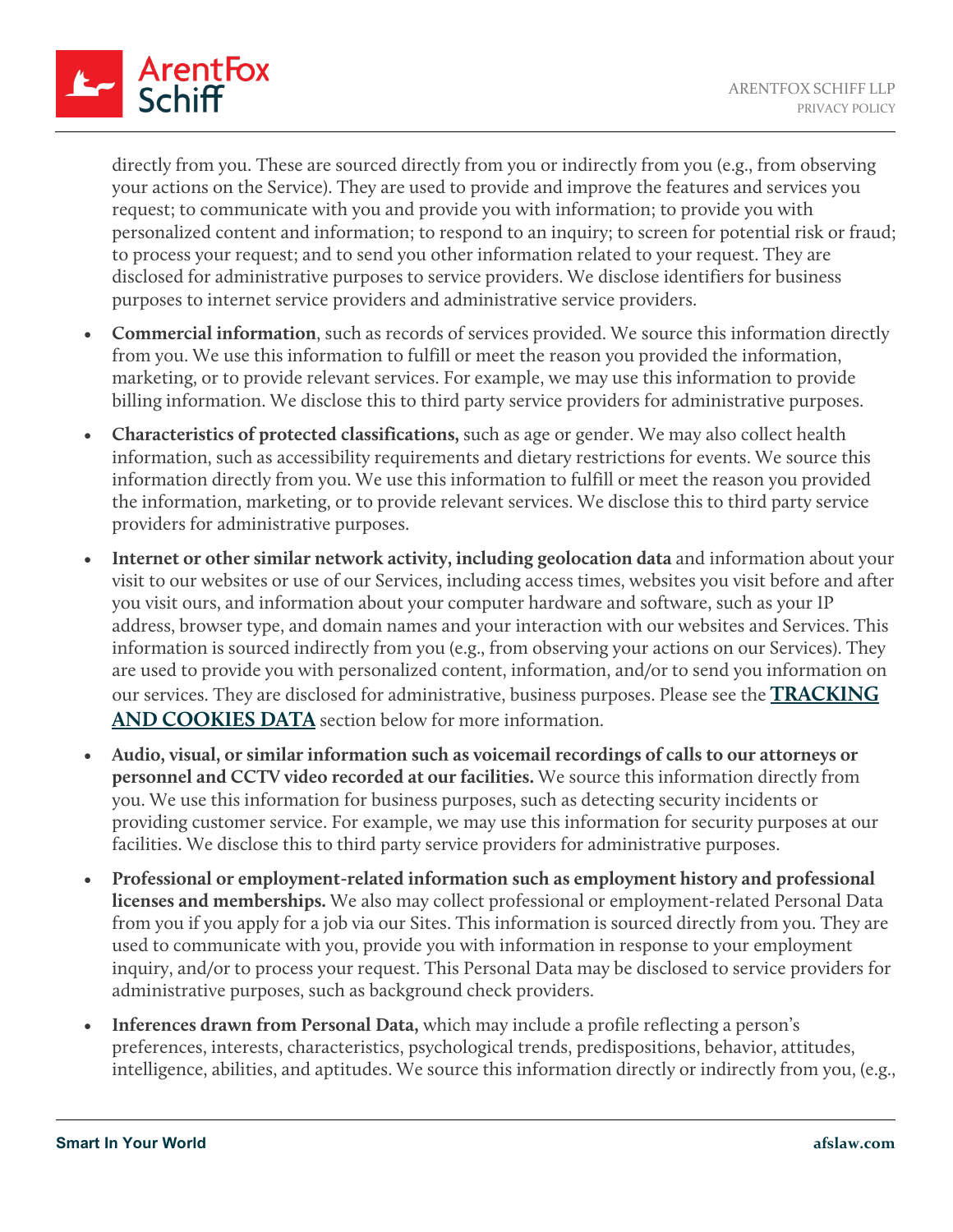

from observing your actions on our Service). We use this information to fulfill or meet the reason you provided the information or for marketing. We do not disclose this information to third parties.

Please note that, if you do not provide certain Personal Data we collect, we may not be able to accomplish some purposes outlined in this Privacy Policy and you may not be able to use or access certain Services.

## <span id="page-3-0"></span>**Tracking and Cookies Data**

We use, and allow certain third parties to use, cookies, tags/beacons and other similar technologies to provide our Services and to help collect data regarding your interaction with our Services ("Usage Information"). Usage Information can include: the name of the domain and host from which you access the Internet; the Internet Protocol (IP) address of the device you are using; the browser software and operating system you are using; mobile device type, device operating system, device identifiers, device settings, the date and time of access (including the length of time spent, the pages accessed while visiting, links clicked, and number of visits, and country of origin); and the address of the website from which you have arrived at our Services. Usage Information helps us better manage Services content and communications by informing us what content is effective and how it is used. These beacons (or other tracking technology) may also be included in or associated with emails or other communications that you receive from us (or our service providers) in order to help us track your response and interests and to deliver you relevant content and services.

Cookies are files with a small amount of data which may include an anonymous unique identifier. Cookies are sent to your browser from a website and stored on your device. We, or third parties, may use session cookies or persistent cookies. Session cookies only last for the specific duration of your visit and are deleted when you close your browser. Persistent cookies remain on your device's hard drive until you delete them or they expire. Different cookies are used to perform different functions, which we explain below:

- Essential. Some cookies are essential in order to enable you to move around our Services and use their features, such as accessing secure areas of the Services. Without these cookies, we cannot enable appropriate content based on the type of device you are using.
- Browsing and functionality. These cookies allow us to remember choices you make on the Services, such as your preferred language, and provide enhanced, more personalized features.
- Performance and analytics. We use our own cookies and third-party cookies to see how you use our Services in order to enhance their performance and develop them according to your preferences. We use Google Analytics, for example, to track website usage and activity. You can opt-out of the Google Analytics Advertising Features we use by indicating your preference using the interest-based opt-out link **[here](http://optout.aboutads.info/?c=2#!/)**. Google also provides a complete privacy policy and instructions on opting-out of Google Analytics **[here](https://tools.google.com/dlpage/gaoptout/)**.
- Targeting or Advertising Cookies. We use cookies to create a profile of your interests and show you relevant advertising. If you do not allow these cookies, you may receive less targeted advertising. To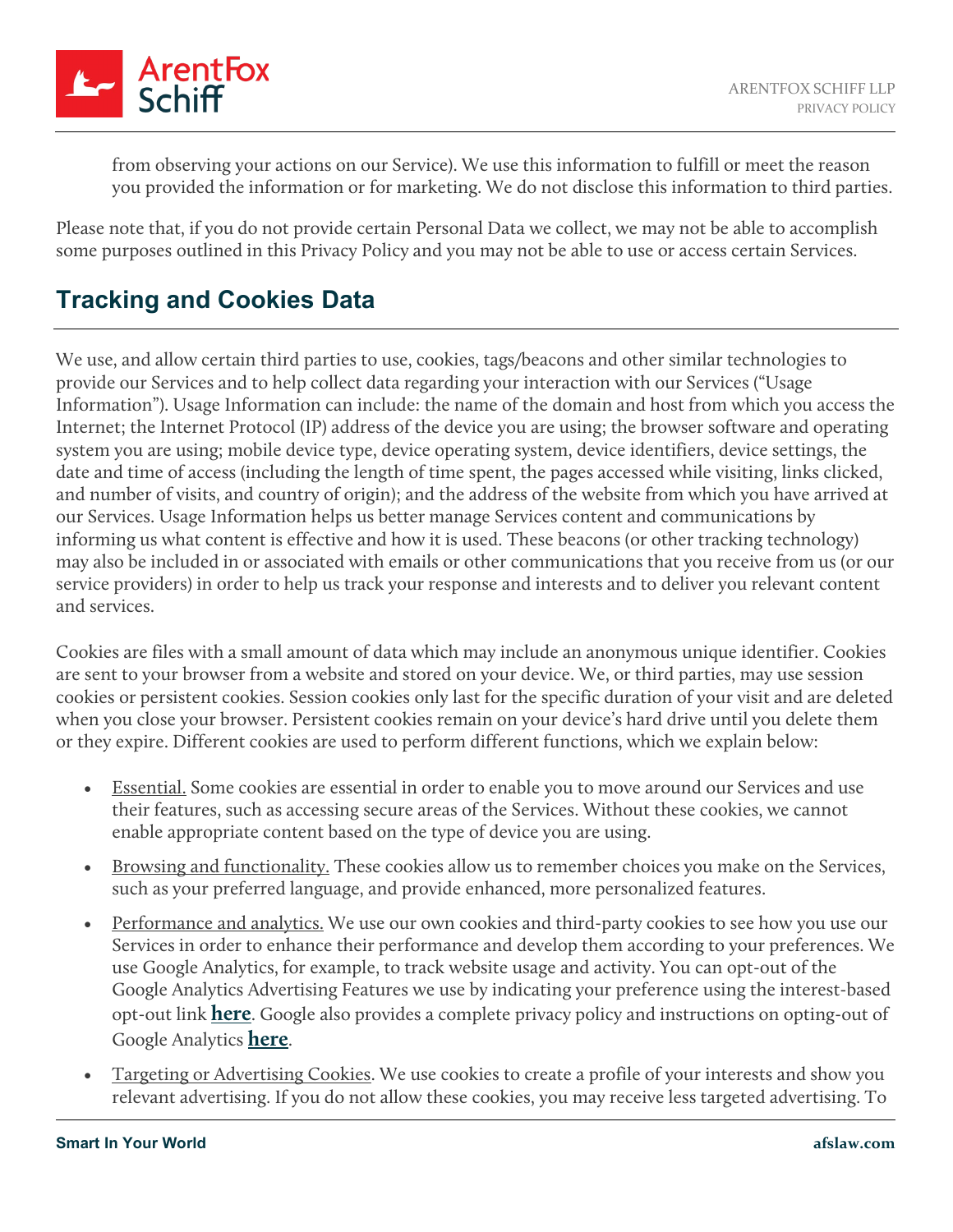

the extent these cookies are considered a "sale" of Personal Data under California law, you have the ability to opt-out of that "sale" at any time through our cookie tools. To exercise this right, click the "Do Not Sell My Personal Information" link in the footer of the Services.

There are several ways to manage cookies. You can instruct your browser to refuse all cookies or to indicate when a cookie is being sent. The Help feature on most browsers provides information on how to accept cookies, disable cookies, or to notify you when receiving a new cookie. The Network Advertising Initiative also offers a means to opt-out of a number of advertising cookies. Please visit www.networkadvertising.org to learn more. The Digital Advertising Alliance also has an opt-out tool available here. Please note, however, that by blocking or deleting cookies which are "strictly necessary," you will not be able to access certain features of our Services. Note that opting-out from cookies does not mean you will no longer receive online advertising. It does mean that the company or companies from which you opted-out will no longer deliver ads tailored to your preferences and usage patterns.

## <span id="page-4-0"></span>**Sources of Data**

We collect Personal Data in the following ways:

Directly from you when you enter information on our Service. For example, when you contact us, you provide your first name, last name, email, and phone number.

Directly or indirectly from you when you register for or attend an event or interact with us via social media sites or our attorneys or personnel.

• Indirectly from you when you visit our websites or Services. For example, our Service collects Usage Information through cookies and tags when you visit our websites. Please see our **[TRACKING](https://www.afslaw.com/privacy-policy#cookies)  [AND COOKIES DATA](https://www.afslaw.com/privacy-policy#cookies)** section above for more information.

From publicly available sources.

From service providers. For example, we may use service providers who retrieve publicly available information about you and we may combine it with Personal Data we have about you.

# <span id="page-4-1"></span>**Use of Data**

#### **1. Use of Your Personal Data**

ArentFox Schiff uses the Personal Data and Usage Information that it collects primarily for the following purposes:

• To deliver requested information to you, such as sending you newsletters or legal alerts or information regarding educational seminars or other events that we believe may be of interest to you.

#### **Smart In Your World afslaw.com**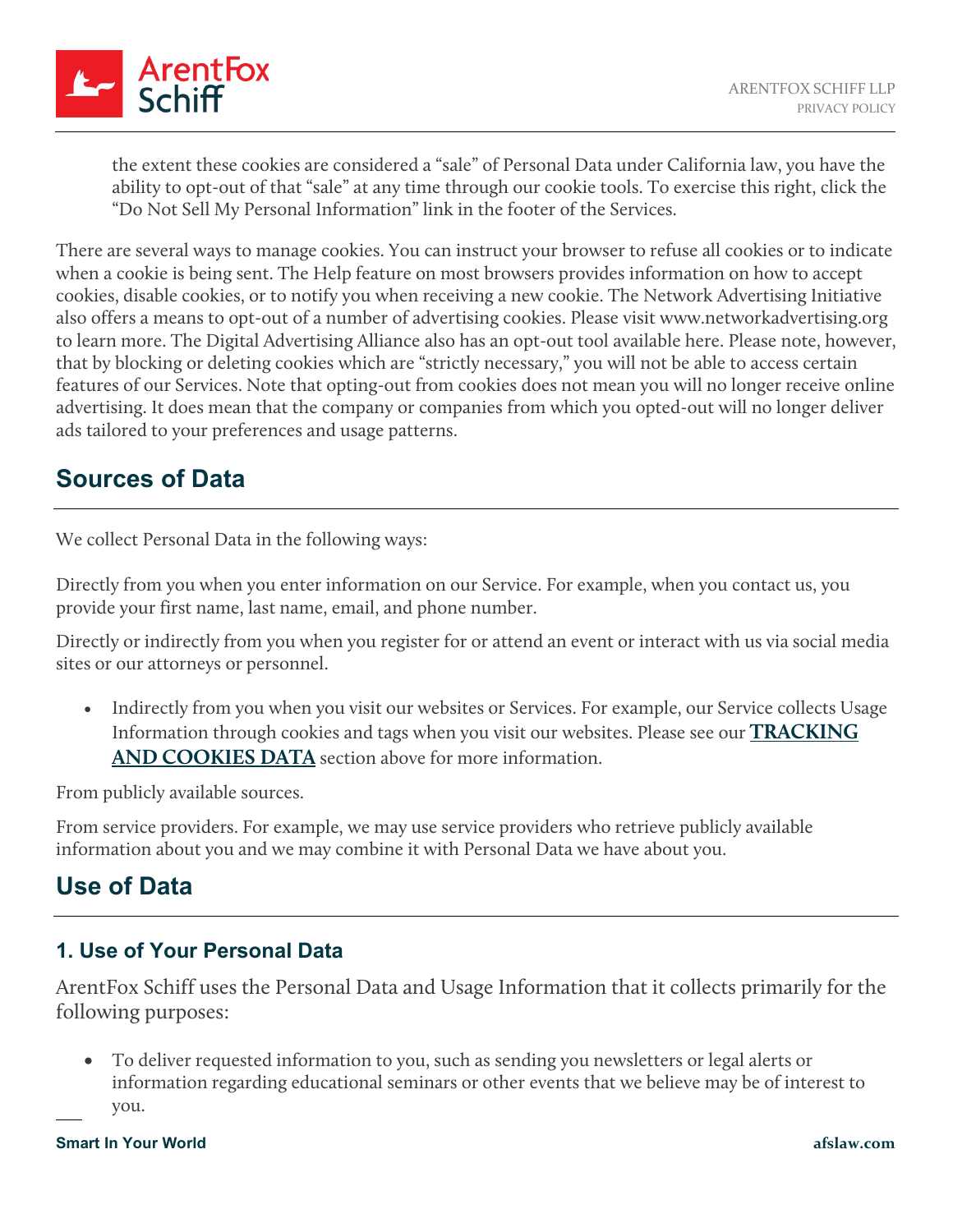

- To advertise, provide, and assess the effectiveness of our events, promotional campaigns, publications, and services.
- To process your request for employment.
- To perform services for which we have been engaged.
- To maintain our business relationship with you.
- To respond to your comments or requests for information.
- To enforce any contracts that we enter into with you or the business you represent, or defending claims arising from such contracts.
- To operate, maintain, improve, administer and provide our Services, including customizing and optimizing user experience.
- For safety and security purposes, including where necessary to protect the rights, property or safety of us or others.
- For business purposes, including internal administration, data analysis, billing, and detecting, preventing, and responding to actual or potential fraud, illegal activities, or intellectual property infringement.
- Where we are obligated, or permitted, to do so by applicable law, regulation or legal process, including disclosure to governmental authorities.
- To complete any other transaction or service requested by you.
- As described to you when collecting Personal Data.
- Monitoring our processes for compliance with regulatory requirements.
- To notify you about a material change to this Privacy Policy or the Terms of Use for our Services, if necessary.

If ArentFox Schiff collects your Personal Data for one of the purposes described above, it may store such information on its servers or in one (or more) of its databases. If you do not want ArentFox Schiff to use and store your Personal Data in accordance with this Privacy Policy, please do not submit any Personal Data to ArentFox Schiff or its attorneys or personnel. We may anonymize, pseudonymize, aggregate or depersonalize Personal Data and/or Usage Information to create non-personally identifiable information and use such anonymized data for our own statistical, marketing, and other business purposes.

#### **2. Legal Bases for Processing**

We base the above-mentioned processing activities of your Personal Data on the following legal bases: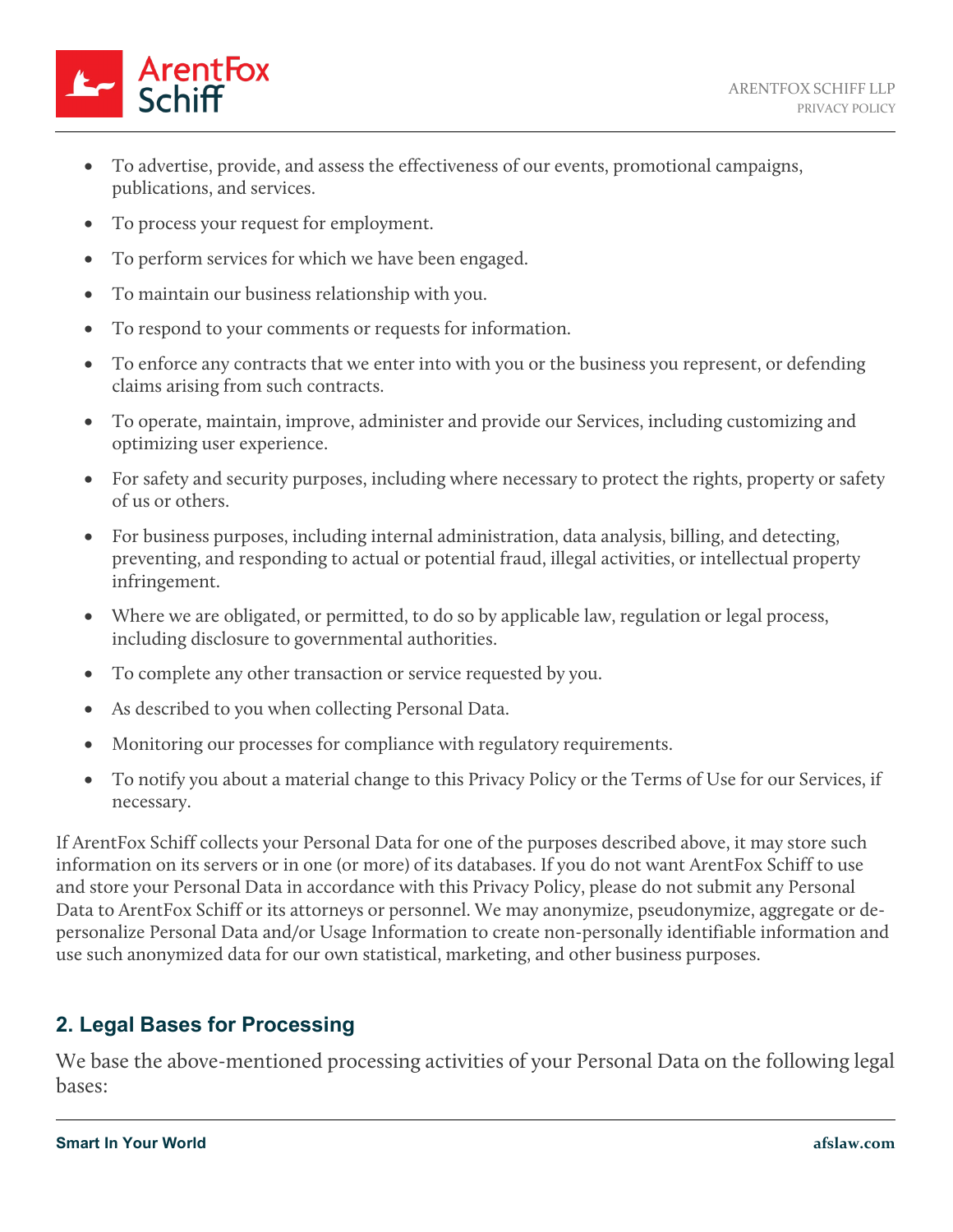

- **Consent.** Processing for the purpose of delivering requested information to you is based on your consent.
- **Performance of a Contract.** Processing for the purposes of performance of a contract, such as handling requests for employment, completing a transaction requested by you, and notifying you about changes to our policies as necessary to establish and fulfill a contract with you and also based upon our legitimate interests.
- **Legitimate Interests.** We may use your Personal Data for our legitimate interests to improve our services, as well as the content on our Services. Consistent with our legitimate interests and any choices that we offer or consents that may be required under applicable laws, we may use Usage Information and Personal Data for marketing purposes.
- Legal Obligation. We may process Personal Data as necessary to comply with our legal obligations.

## <span id="page-6-0"></span>**Disclosure of Data**

ArentFox Schiff may transfer, share, or disclose your Personal Data in the following instances:

- **With your consent.** We may share or disclose Personal Data if you ask, direct, or authorize us to do so.
- **To fulfill a service to you.** For example, if you choose to attend a webinar or other educational seminar advertised or promoted by ArentFox Schiff, we may share your Personal Data with a third party service provider in order to provide that service to you.
- **To process a request made by you.** For example, if you apply for a job via our Services, we may share your information with third parties in order to analyze and fulfill your request for employment.
- **To affiliates, strategic partners, and agents.** We may share or disclose Personal Data to our affiliates, strategic partners, and agents.
- **To unaffiliated third-party service providers, agents, or independent contractors** who help us maintain our Services and provide other administrative services to us (including, but not limited to, maintaining and analyzing data and sending customer communications on ArentFox Schiff's behalf). By agreement, we seek to ensure that these unaffiliated third parties will not use the Personal Data for any purpose other than to provide the services for which they are responsible. Because such third-party service providers that help us administer our Services will have access to users' Personal Data, if you do not wish for our third-party service providers to have access to your information, please do not submit any Personal Data to us.
- **Reorganization.** In the event of a direct or indirect reorganization process including, but not limited to, assignments, mergers, acquisitions, divestitures, bankruptcies, insolvencies, and sales of all or a part of our assets, we may disclose your Personal Data following completion of such transaction and/or during the assessment process pending transfer. If transferred in such a case, the purchaser will abide by the terms and conditions of this Privacy Policy.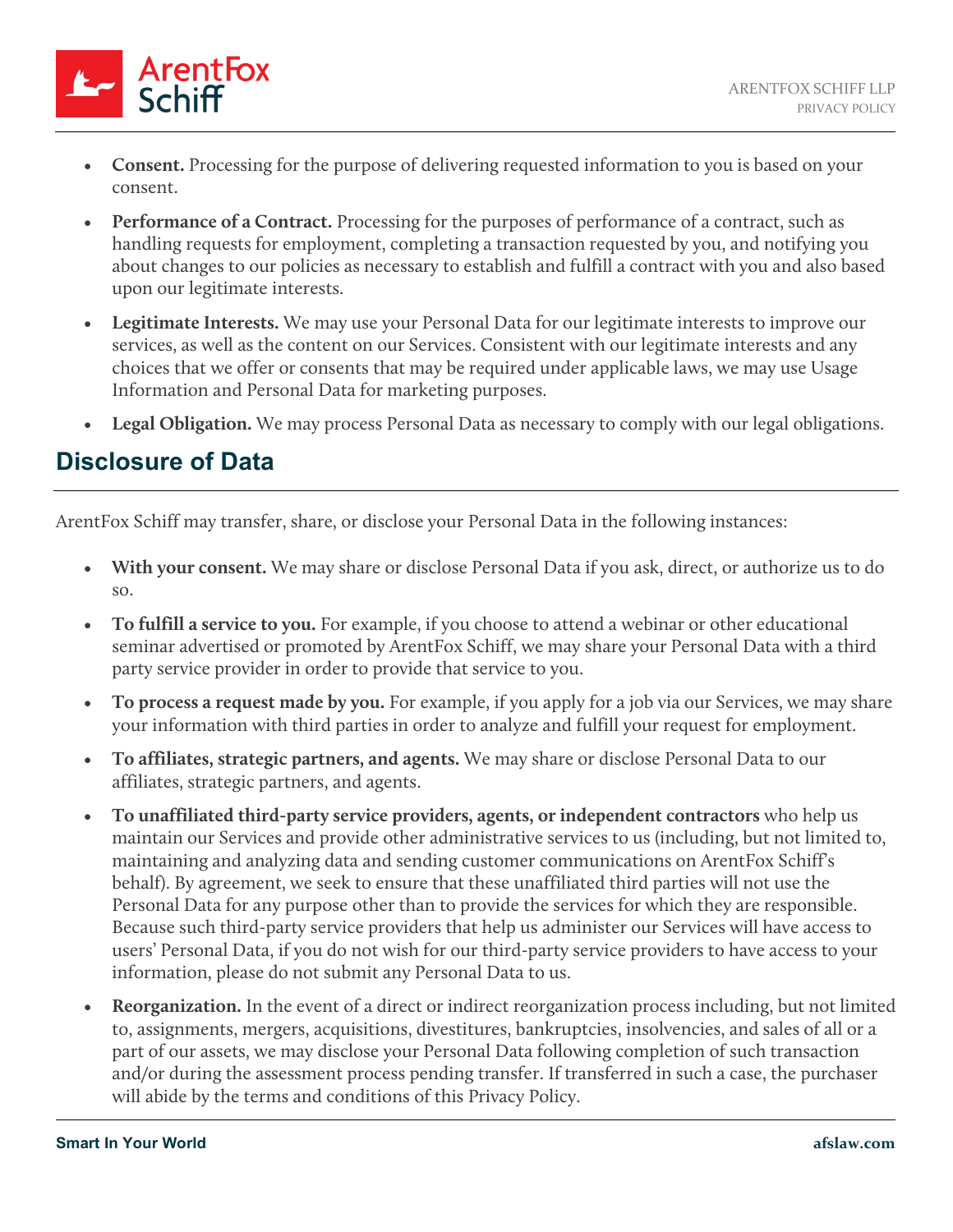

• **To comply with the law** or in the good faith belief that such action is necessary in order to conform to the requirements of law or comply with legal process served on us, protect and defend our rights or property, including the rights and property of ArentFox Schiff or act in urgent circumstances to protect the personal safety of our clients or end users.

Except as described in this Privacy Policy or at the time we request the information, we do not otherwise transfer, share, or otherwise disclose your Personal Data to any third parties.

## <span id="page-7-0"></span>**International Transfer of Data**

If you choose to provide us with Personal Data, it may be may be transferred to, and stored on, computers located outside of your state, province, country, or other governmental jurisdiction where applicable data protection laws may differ than those from your jurisdiction. If you are visiting our Services from the European Economic Area or other regions with laws governing data collection and use, please note that your Personal Data may be transferred to the United States, and to other jurisdictions, which may not have the same data protection laws as the European Economic Area and may not afford many of the rights conferred upon data subjects in the European Economic Area. *By agreeing to this Privacy Policy, you acknowledge that you understand: (i) your Personal Data may be used for the uses identified above in accordance with this Privacy Policy; and (ii) your Personal Data may be transferred to the United States, or other jurisdictions as indicated above; and you consent to such use and transfer.*

## <span id="page-7-1"></span>**Security of Data**

The security of your data is important to us, but remember that no method of data transmission over the Internet can be guaranteed to be 100% secure. You play a role in protecting your Personal Data as well. While we strive to use commercially acceptable means to protect your Personal Data, we cannot ensure or warrant the security of any information you transmit to us. Any information that you transfer to ArentFox Schiff is done at your own risk. If we learn of a security systems breach we may attempt to notify you electronically so that you can take appropriate protective steps. We will comply with all privacy laws and make any legally required disclosures regarding breaches of the security, confidentiality, or integrity of Personal Data consistent with our ability to determine the scope of a breach and our obligations to law enforcement. By using the Services or providing Personal Data to us, you agree that we can communicate with you electronically regarding security, privacy and administrative issues relating to your use of the Services. We may post a notice via our websites or the Services if a security breach occurs. We may also send an email to you at the email address you have provided to us in these circumstances. Depending on where you live, you may have a legal right to receive notice of a security breach in writing.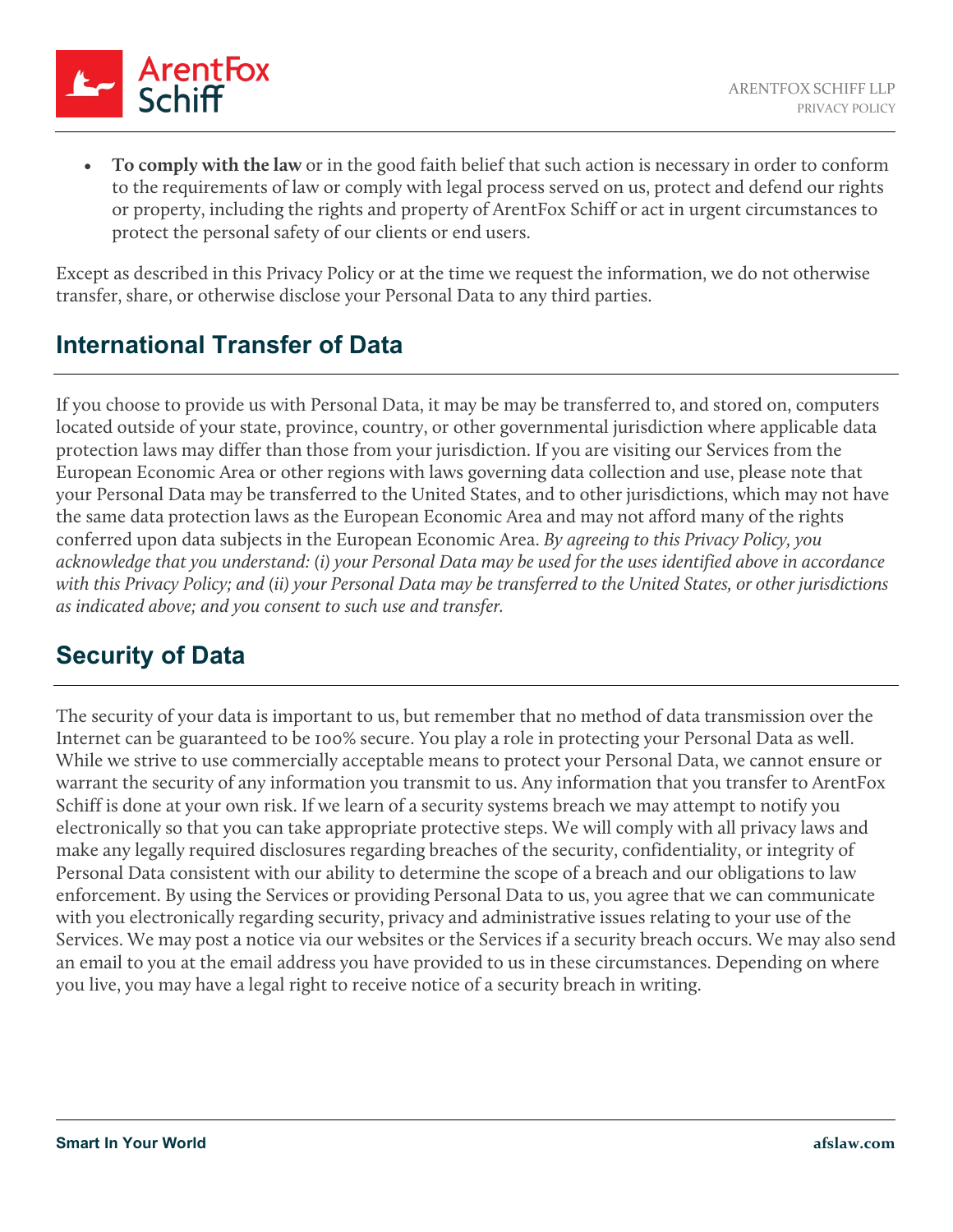

## <span id="page-8-0"></span>**Choice and Marketing**

You have the right to ask us not to process your Personal Data for marketing purposes. When we collect contact information from you (for example, when you provide us with your business card, when you engage us for legal services, or when you subscribe to mailing lists via our Services), we may add your details to our contacts database and our mailing lists. If you register for an event we may send you follow-up information or newsletters regarding topics related to the event.

If you receive an email communication from ArentFox Schiff and you would prefer not to receive such an email communication, please either notify the sender of that email or follow the unsubscribe instructions in the email. ArentFox Schiff will take reasonable efforts to honor any such request. You may also indicate your desire to be removed from marketing communications by contacting us

#### at **[consumerprivacy@afslaw.com](mailto:consumerprivacy@afslaw.com)**.

## <span id="page-8-1"></span>**Links to Third Party Websites and External Pages**

This online Privacy Policy does not apply to the websites, services or platforms of other companies, individuals, or organizations to which we may provide links. These sites may have different policies relating to your privacy and the information they collect about you. Visitors should consult the privacy policies of linked sites, as we have no control over information that is submitted to, or controlled by, third parties. We strongly advise you to review the privacy policy of every site you visit.

We have no control over and assume no responsibility for the content, privacy policies, or practices of any third party sites, platforms or services.

# <span id="page-8-2"></span>**Bulletin Boards, Chat Rooms, and Blogs**

From time to time, we may operate bulletin boards, chat rooms, and/or blogs in connection with the Services. *Please exercise caution when disclosing any information in chat rooms, forums and other public posting areas. We are not responsible for the use by others of the information that you disclose in public posting areas.*

# <span id="page-8-3"></span>**Special Policy Regarding Information from Children**

ArentFox Schiff and its Services are not targeted to children under the age of 16 and ArentFox Schiff does not knowingly collect Personal Data from any child under the age 16 without parental consent. If we become aware that such data has been collected, we will delete it.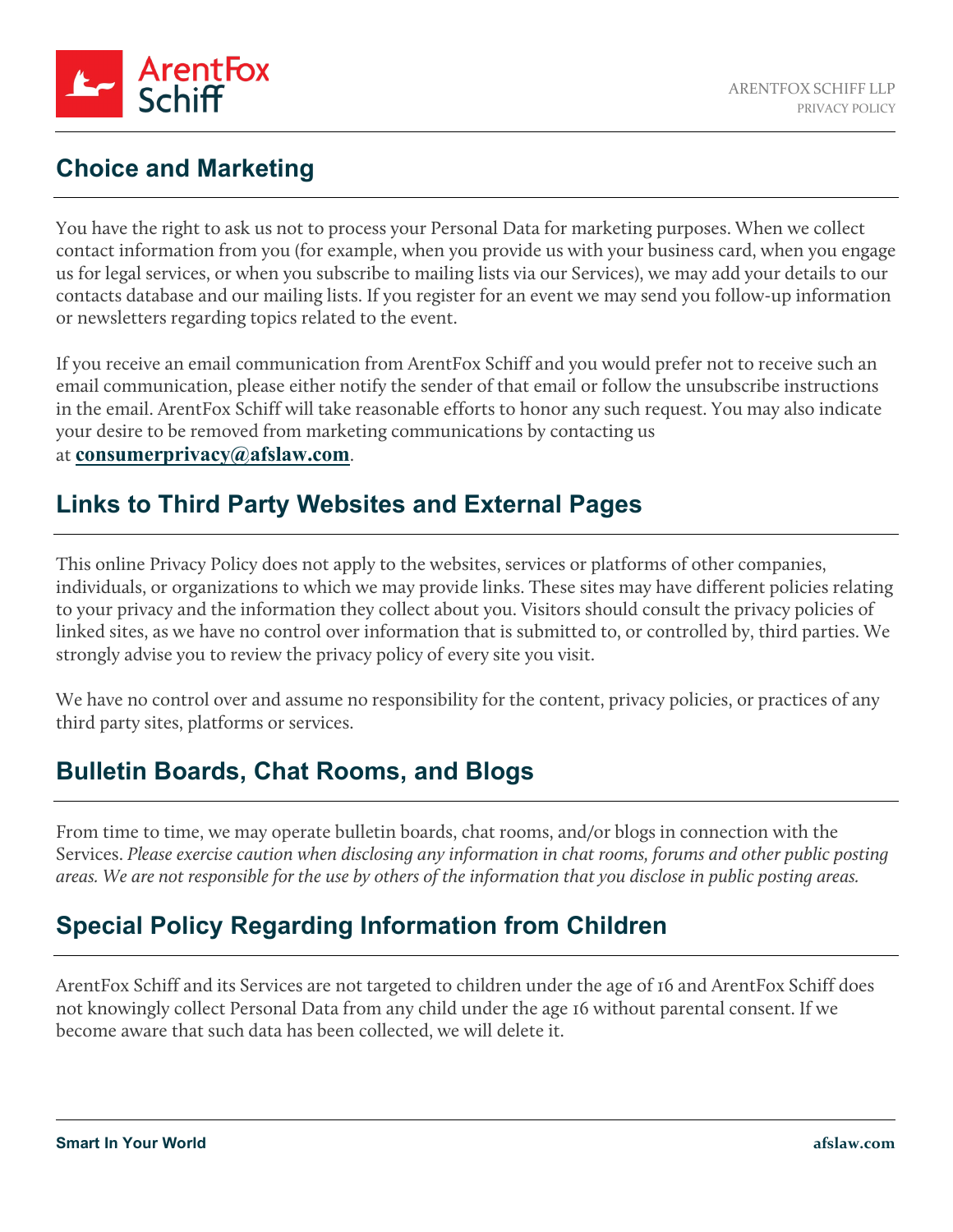

#### <span id="page-9-0"></span>**Your Individual Rights in The European Economic Area, The United Kingdom, and Switzerland**

For residents of the European Economic Area, the United Kingdom, and Switzerland, you may be entitled to ask us for a copy of your information, to correct it, erase or restrict its processing, or ask us to transfer some of this information to other organizations. You may also have the right to object to some processing activities and, where we have asked for your consent to process your information, to withdraw this consent. These rights may be limited in some situations, for example, where we can demonstrate that we have a legal requirement to process your information. In some instances, this may mean that we are able to retain your information even if you withdraw your consent.

We hope we can satisfy any queries you may have about the way we process your data. If you have any concerns about how we process your data, or would like to opt-out of receiving marketing communications, please contact us at **[consumerprivacy@afslaw.com](mailto:consumerprivacy@afslaw.com)**.

For residents of the European Economic Area, the United Kingdom, and Switzerland in the event you have unresolved concerns, you also have the right to complain to a data protection authority.

## <span id="page-9-1"></span>**Your California Privacy Rights**

California consumers may have the following rights. To the extent that these rights apply to you, the following rights are provided:

#### • **Right to know**

You have the right to know and request information about the categories and specific pieces of information we have collected about you, as well as the categories of sources from which such information is collected, the purpose for collecting such information, and the categories of third parties with whom we share such information. You also have the right to know if we have sold or disclosed your Personal Data. You may also request a copy of the Personal Data we have collected and, upon request, we will provide this information to you in electronic form.

#### • **Right to request deletion**

You have the right to request the deletion of your Personal Data, subject to certain exceptions and our record retention policy.

#### • **Right to opt-out of sale**

You have the right to opt-out of the "sale" of your Personal Data to third parties. Arent Fox does not sell Personal Data as the term "sell" is traditionally understood, but "sell" is broadly defined under California law. You have the right to opt-out of that "sale" on a going-forward basis at any time through our cookie tools. To exercise this right, click the "Do Not Sell My Personal Information"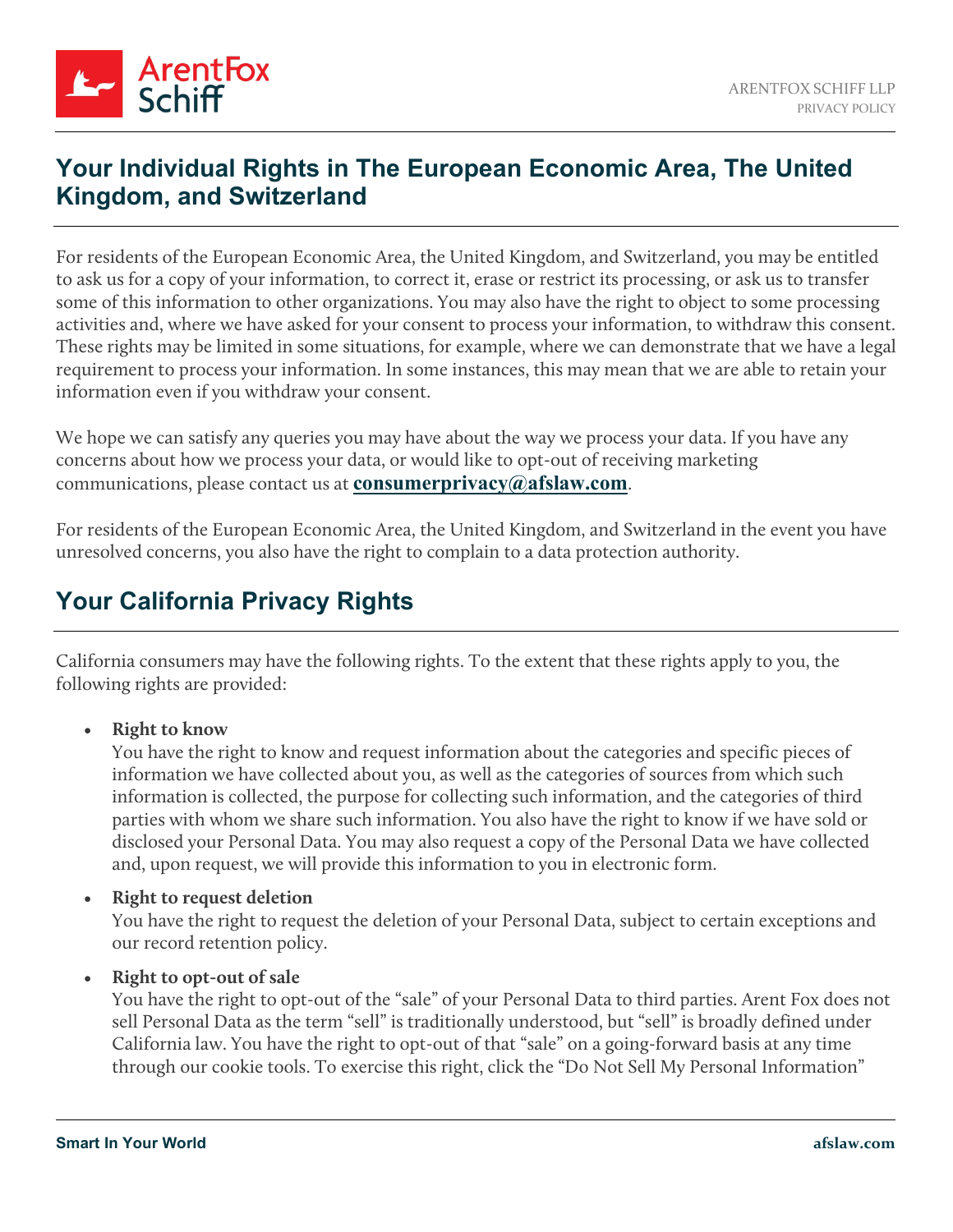

link in the footer of the Services or use our cookie settings tool in the footer of our Services. We do not knowingly "sell" the Personal Data of children under 16 years old

• **Right to non-discrimination** You have the right to not be discriminated against for exercising any of these rights.

If you would like to exercise one or more of the rights above, please contact us by calling 888.414.8658 or **[consumerprivacy@afslaw.com](mailto:consumerprivacy@afslaw.com)**. You may designate an authorized agent to make a request on your behalf. We will deny a request from an agent that does not submit proof that they have been authorized by you to act on your behalf.

We may need to confirm your verifiable consumer request before completing your request, and, for example, may ask for you to confirm data points we already have about you. We will only use Personal Data provided in a consumer request to verify the requestor's identity or authority to make the request.

We do not sell or provide your Personal Data to any third party for such third party's direct marketing purposes and therefore do not respond to requests under California's "Shine the Light" law.

# <span id="page-10-0"></span>**How We Respond to Do Not Track Signals**

Certain web browsers and other programs may be used to signal your preferences about how or whether we or third parties may collect information about your online activities. If your browser or device is using a Global Privacy Control setting, we will endeavor to detect it and honor it on that specific browser or device.

## <span id="page-10-1"></span>**Record Retention Policy**

We will keep your Personal Data for as long as necessary to perform the purposes set out in this Privacy Policy and in accordance with our record retention policy. Laws may require us to hold certain information for specific periods.

## <span id="page-10-2"></span>**Material Changes to this Privacy Policy**

ArentFox Schiff reserves the right to change this Privacy Policy from time to time. When we do, we will also revise the "Last Updated" date at the beginning of this Privacy Policy. For material updates, we will give notice and/or place a prominent notice on our Services.

You are advised to review this Privacy Policy periodically for any changes. Changes to this Privacy Policy are effective when they are posted on this page. *By continuing to use our Services or providing Personal Data to us, you are agreeing to be bound by any changes or revisions made to this Privacy Policy.*